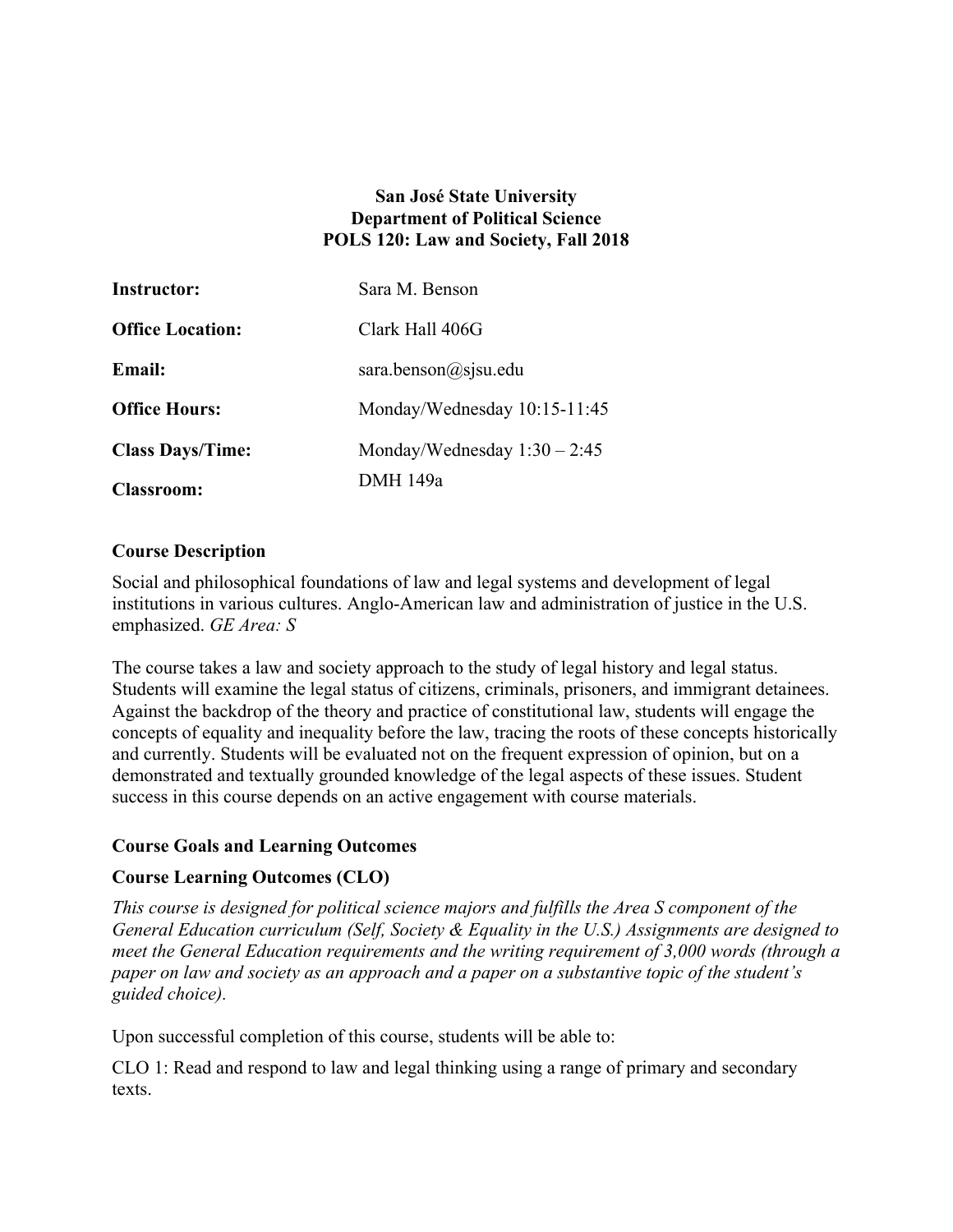CLO 2: Understand the major contributions of law and society as an historical approach to the study of equality and inequality in the United States.

CLO 3: Describe and analyze major trends in the history of law (and law in relation to society) including ideas about legal status, citizenship, and belonging as they evolved over the course of the nineteenth and twentieth centuries.

# **GE Learning Outcomes (GELO)**

The General Education Critical Thinking goals for this course include the following:

GELO1: Students will be able to describe how identities are shaped by cultural and societal influences within contexts of equality and inequality.

GELO2: Students will be able to describe historical, social, political, and economic processes producing diversity, equality, and structured inequalities in the U.S.

GELO3: Students will be able to describe social actions which have led to greater equality and social justice in the U.S.

GELO4: Students will be able to recognize and appreciate constructive interactions between people from different cultural, racial, and ethnic groups within the U.S.

# **Department Learning Outcomes**

**Breadth** Students should possess a broad knowledge of the theory and methods of the various branches of the discipline.

**Application** Students should be able to apply a variety of techniques to identify, understand, and analyze domestic and international political issues and organizations.

**Disciplinary methods** Student should be able to formulate research questions, engage in systematic literature searches using primary and secondary sources, have competence in systematic data gathering using library sources, government documents, and data available through electronic sources, should be able to evaluate research studies, and should be able to critically analyze and interpret influential political texts.

**Communication Skills** Students should master basic competencies in oral and written communication skills and be able to apply these skills in the context of political science. This means communicating effectively about politics and/or public administration, public policy, and law.

**Citizenship** Students should acquire an understanding of the role of the citizen.

# **Required Texts/Readings**

*All required readings for this course are posted to Canvas in the "Files" tab in the left column.* 

# **Course Requirements, Assignments, Grading Policy**

Assignment One: Law and Society Paper 25% of course grade Assignment Two: Argumentative Essay (2 drafts, 10% and 15% respectively) 25% of course grade Assignment Three: Midterm Exam 25% of course grade Assignment Four: Final Exam 25% of course grade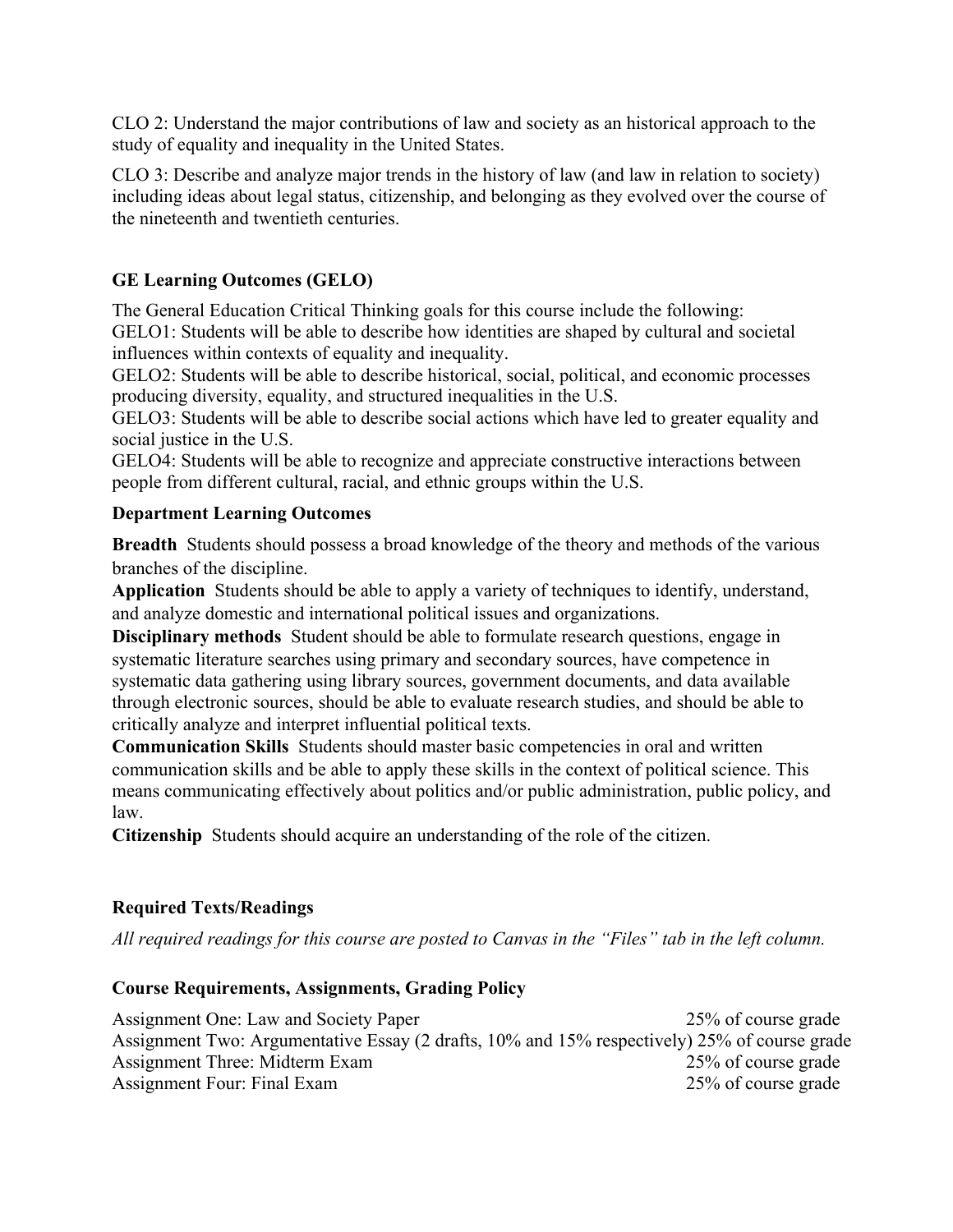| <b>Assignment One: Law and Society Paper</b>                                                       | (CLOs 1, 2 and GELO 1) |
|----------------------------------------------------------------------------------------------------|------------------------|
| This assignment is designed to introduce students to law and society as an approach. This essay    |                        |
| should be no less than five pages and organized by a central question of the student's choosing    |                        |
| from a list of prompts. The number of required readings that must be cited will be discussed in    |                        |
| class. Be sure to revise, proofread, and copyedit.                                                 |                        |
|                                                                                                    |                        |
| Assignment Two: Aroumentative Essay (2 drafts, worth $10\%$ and $15\%$ respectively) (CI $\cap$ 3) |                        |

Assignment Two: Argumentative Essay (2 drafts, worth 10% and 15% respectively) (CLO 3) This assignment requires that students compose an argument that reflects deep thinking and an attention and engagement with the literature. This means that you must engage the course materials and cite them properly. Students will choose a topic from a list of prompts about social and legal trends and ideas about the status of disenfranchised groups. Students will be graded on the composition of the argument and the introduction of evidence. A grading rubric will be discussed in class when the prompts are distributed.

#### Assignment Three: Midterm Exam (GELOS 2, 3)

The midterm examination will take place in class. Students will be asked to identify key terms and cases, and to discuss the meaning and significance of each.

#### Assignment Four: Final Exam (CLO 1, GELOs 1, 4)

The final exam will have the same format as the midterm. It will be cumulative and comprehensive. There will be no make-ups for the exam.

#### **Grading Policy**

#### **No late papers will be accepted.**

| 97-100 | $A +$ |
|--------|-------|
| 93-96  | A     |
| 90-92  | $A -$ |
| 87-89  | $B+$  |
| 83-86  | B     |
| 80-82  | В-    |
| 77-79  | $C+$  |
| 73-76  | C     |
| 70-72  | C-    |
| 63-69  | D     |
| 60-62  | D-    |
| <60    | F     |
|        |       |

#### **University Policies**

Per University Policy S16-9, university-wide policy information relevant to all courses, such as academic integrity, accommodations, etc. will be available on Office of Graduate and Undergraduate Programs' Syllabus Information web page at

http://www.sjsu.edu/gup/syllabusinfo/. *Please review the information about university policies on plagiarism, which may result in a failing grade. Faculty members are required to report all infractions to the office of Student Conduct and Ethical Development*.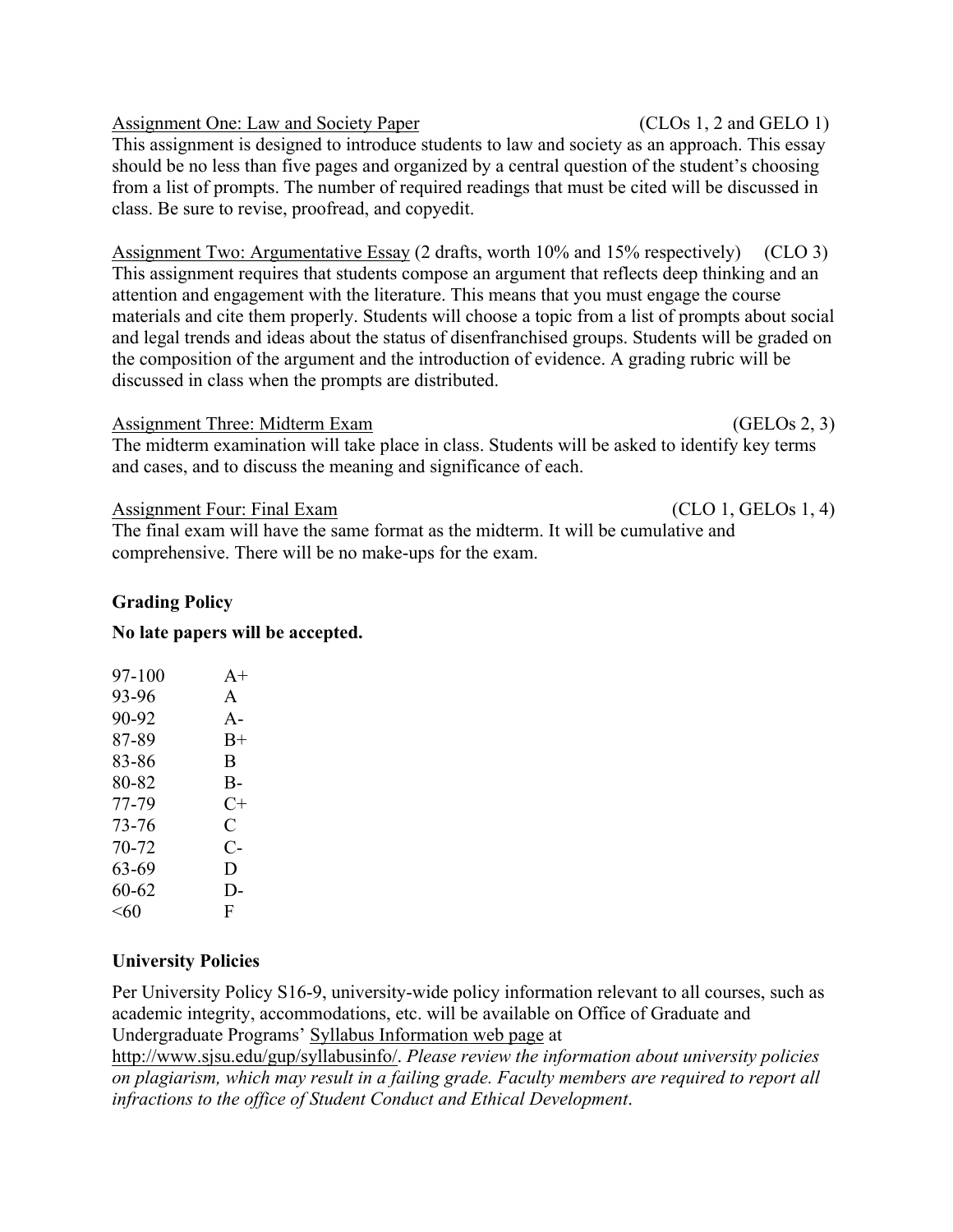Success in this course is based on the expectation that students will spend, for each unit of credit, a minimum of 45 hours over the length of the course (normally 3 hours per unit per week with 1 of the hours used for lecture) for instruction or preparation/studying or course related activities including but not limited to internships, labs, clinical practica. Other course structures will have equivalent workload expectations as described in the syllabus.

### **Classroom Protocol**

*Students should attend all class meetings and participate in class exercises, assignments and discussions. During class time, we work collectively to read widely in the field of law and society. Your cell phone should not ring. You should not text under the desk. You do not need your computer. Please bring your course materials, a notebook, and a pen to class. Late arrivals are inappropriate. If you absolutely must enter late, please be prepared to enter quietly and without disruption. Please be respectful of your colleagues during class discussions and exams.* 

### **Political Science Departmental Writing Policy and SJSU Writing Center**

Students of political science should develop the ability to write in clear, grammatical English. Spelling and grammar count. Students must take care that appropriate citations are used. Direct quotations must be so indicated with quotation marks and a specific reference to the page in the source from which it was taken. Failure to cite your sources constitutes academic misconduct which carries with it serious sanctions. A tutorial on citations is available at the library website at http://www.sjlibrary.org/services/literacy/info\_comp/citing.htm.

For assistance with writing, please see me or visit the SJSU Writing Center located in Clark Hall, Suite 126. In addition to one-on-one tutoring services, the Writing Center also offers workshops every semester on a variety of writing topics. To make an appointment, visit the Writing Center website at http://www.sjsu.edu/writingcenter.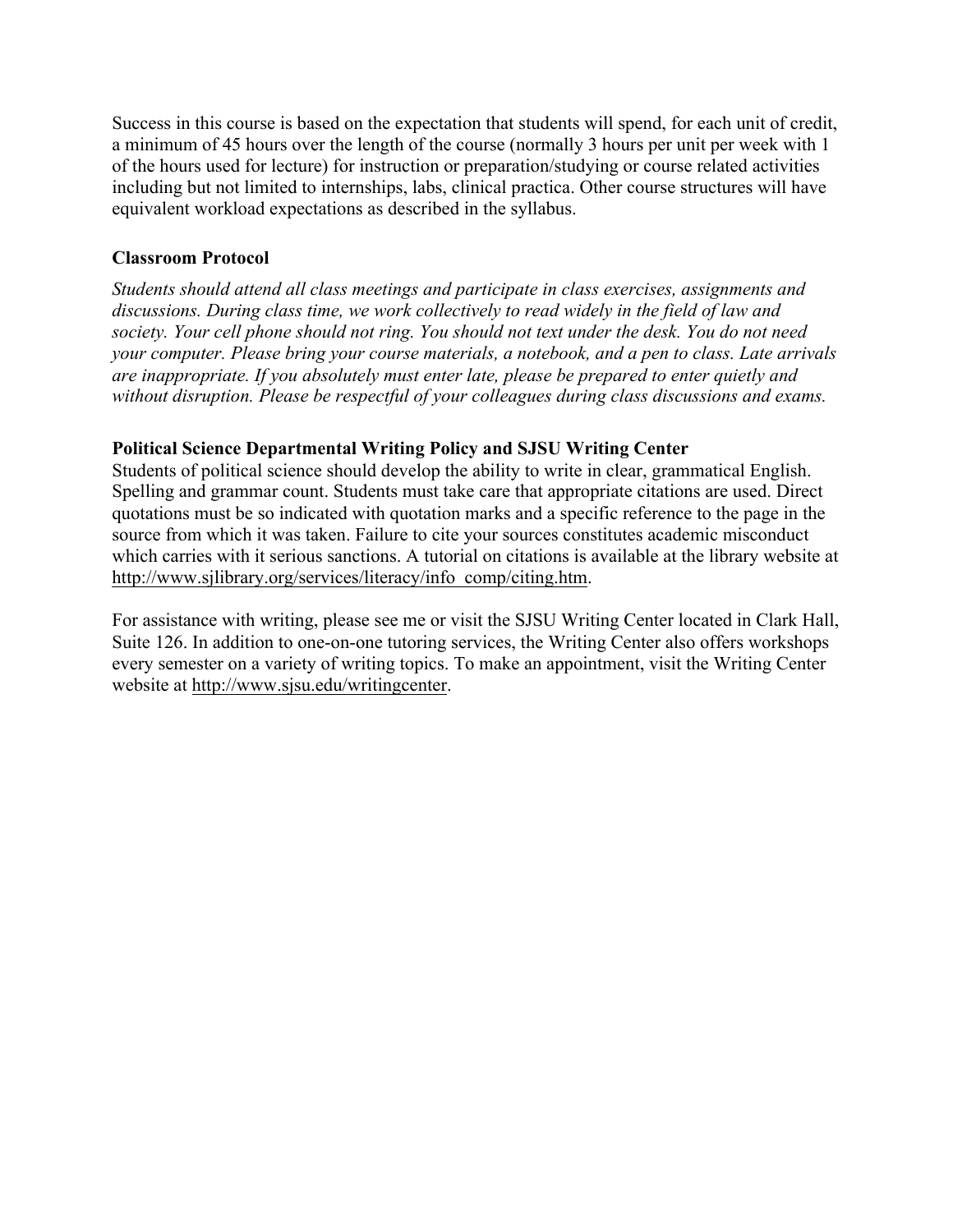# **Political Science 120: Law and Society**

## **S. Benson, Fall 2018**

*The schedule is subject to change with fair notice.*

| <b>Date</b>                | <b>Topics, Readings, Assignments, Deadlines</b>                                                                                                                            |
|----------------------------|----------------------------------------------------------------------------------------------------------------------------------------------------------------------------|
| Wednesday,<br>August 22    | Course Opening                                                                                                                                                             |
| Monday,<br>August 27       | Introduction to Law and Society                                                                                                                                            |
|                            | Austin Sarat and Thomas R. Kearns, "Writing History and Registering<br>Memory in Legal Decisions and Legal Practices: An Introduction," in<br>History, Memory, and the Law |
| Wednesday,<br>August 29    | The Limits of the Law<br>Mark Galanter, "Why the Haves Come out Ahead: Speculations on the<br>Limits of Legal Change"                                                      |
| Monday,<br>September 3     | Campus Holiday. Happy Labor Day.                                                                                                                                           |
| Wednesday,                 | Approaches                                                                                                                                                                 |
| September 5                | Naomi Murakawa, "Law's Strange Allure"                                                                                                                                     |
|                            | Derrick Bell, "Racial Realism"                                                                                                                                             |
| Monday,<br>September 10    | Methods<br>Patricia Williams, selection from The Alchemy of Race and Rights<br>Cheryl Harris, "Whiteness as Property"                                                      |
| Wednesday,                 | <b>Law and Society Paper Prompts Distributed</b>                                                                                                                           |
| September 12               | Discussion of Paul Rucker's "Proliferation" (exhibit screening in class)                                                                                                   |
| Monday,<br>September 17    | Punishment and Society<br>David Garland, "Sociological Perspectives on Punishment"<br>Naomi Murakawa, "Freedom from Fear"                                                  |
| Wednesday,<br>September 19 | <b>Punishment and Society</b>                                                                                                                                              |
|                            | David Garland, "The Problem of the Body in Modern State Punishment"<br><b>Law and Society Paper Due via Canvas</b>                                                         |
| Monday,<br>September 24    | Film Screening: 13th                                                                                                                                                       |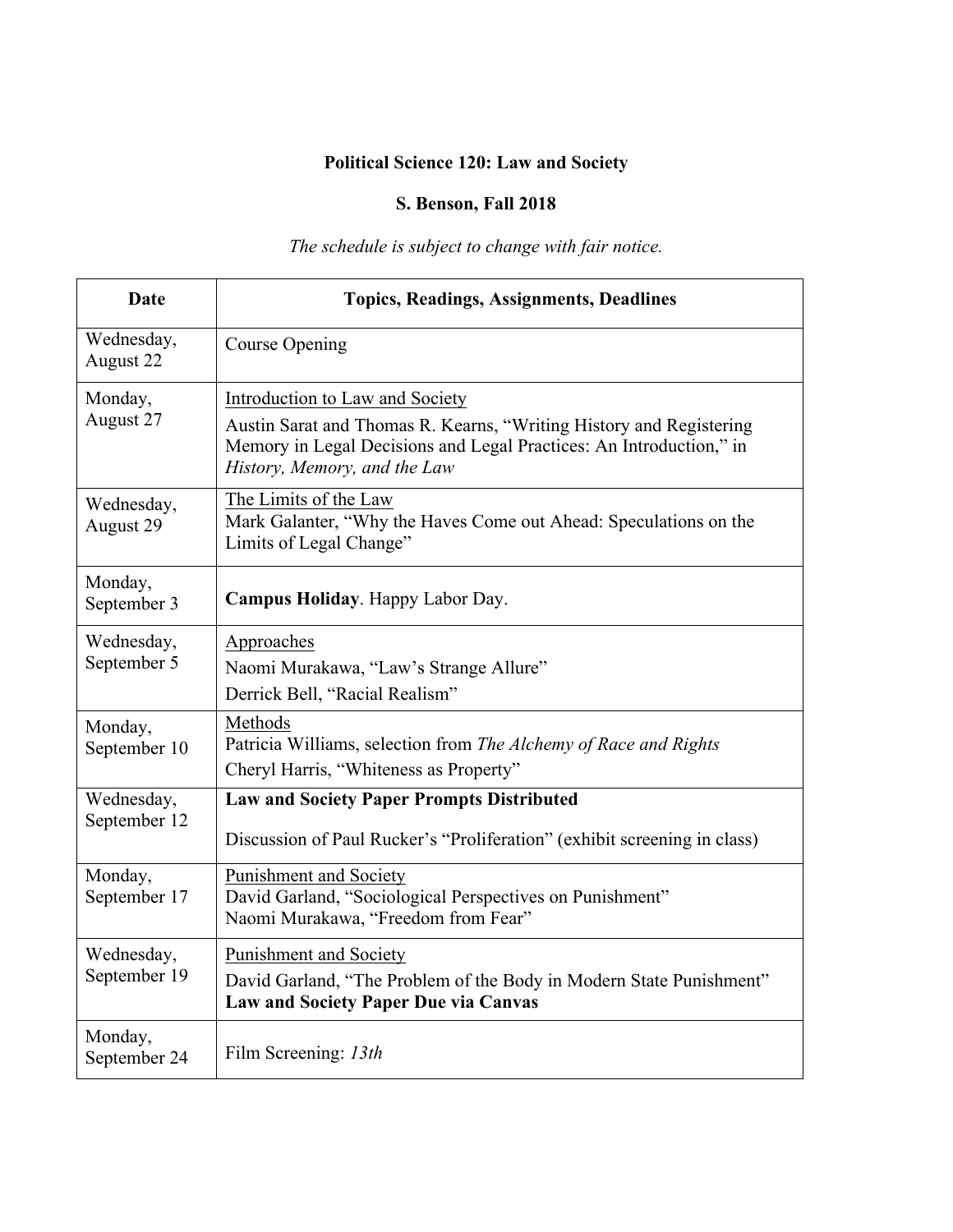| Date                       | <b>Topics, Readings, Assignments, Deadlines</b>                                                                                                                                                                                              |
|----------------------------|----------------------------------------------------------------------------------------------------------------------------------------------------------------------------------------------------------------------------------------------|
| Wednesday,<br>September 26 | Film Screening: 13th                                                                                                                                                                                                                         |
| Monday,<br>October 1       | The Law and the Body<br>Colin Dayan, "Held in the Body of the State," in History, Memory, and Law                                                                                                                                            |
| Wednesday,<br>October 3    | <b>Punishment and Society</b><br>Ruffin v. Commonwealth [of Virginia] 1871                                                                                                                                                                   |
| Monday,<br>October 8       | Death Penalty Jurisprudence I<br>Austin Sarat, "Recapturing the Spirit of <i>Furman</i> "                                                                                                                                                    |
| Wednesday,<br>October 10   | Death Penalty Jurisprudence II<br>Scott Christianson, "Envisioning the Lethal Chamber"                                                                                                                                                       |
| Monday,<br>October 15      | The Problem of Due Process<br>Philip R. Reilly, "Involuntary Sterilization in the United States"                                                                                                                                             |
| Wednesday,<br>October 17   | Historicizing the Law<br>Buck v. Bell<br><b>Study Guide Distributed</b>                                                                                                                                                                      |
| Monday,<br>October 22      | <b>Midterm Review</b>                                                                                                                                                                                                                        |
| Wednesday,<br>October 24   | <b>Midterm Exam</b>                                                                                                                                                                                                                          |
| Monday,<br>October 29      | No Class. Instructor at Conference.                                                                                                                                                                                                          |
| Wednesday,<br>October 31   | <b>Spatial Arrangements</b><br>Amanda Armenta, "Who Polices Immigration?"<br>Rebecca Bohrman and Naomi Murakawa, "Remaking Big Government:<br>Immigration & Crime Control in the U.S."<br>Kelly Lytle Hernandez, "Persecuted Like Criminals" |
| Monday,<br>November 5      | Citizenship and Socialization<br>Terry Allen Kupers, "Supermax Isolation"<br>Lisa Guenther, "The Living Death of Solitary Confinement"                                                                                                       |
| Wednesday,<br>November 7   | Haney, C. (2008). "A culture of harm: Taming the dynamics of cruelty in<br>supermax prisons. (PDF)<br><b>Distribution of Argumentative Essay Prompts</b>                                                                                     |
| Monday,<br>November 12     | No Class. Campus Holiday. Veteran's Day.                                                                                                                                                                                                     |